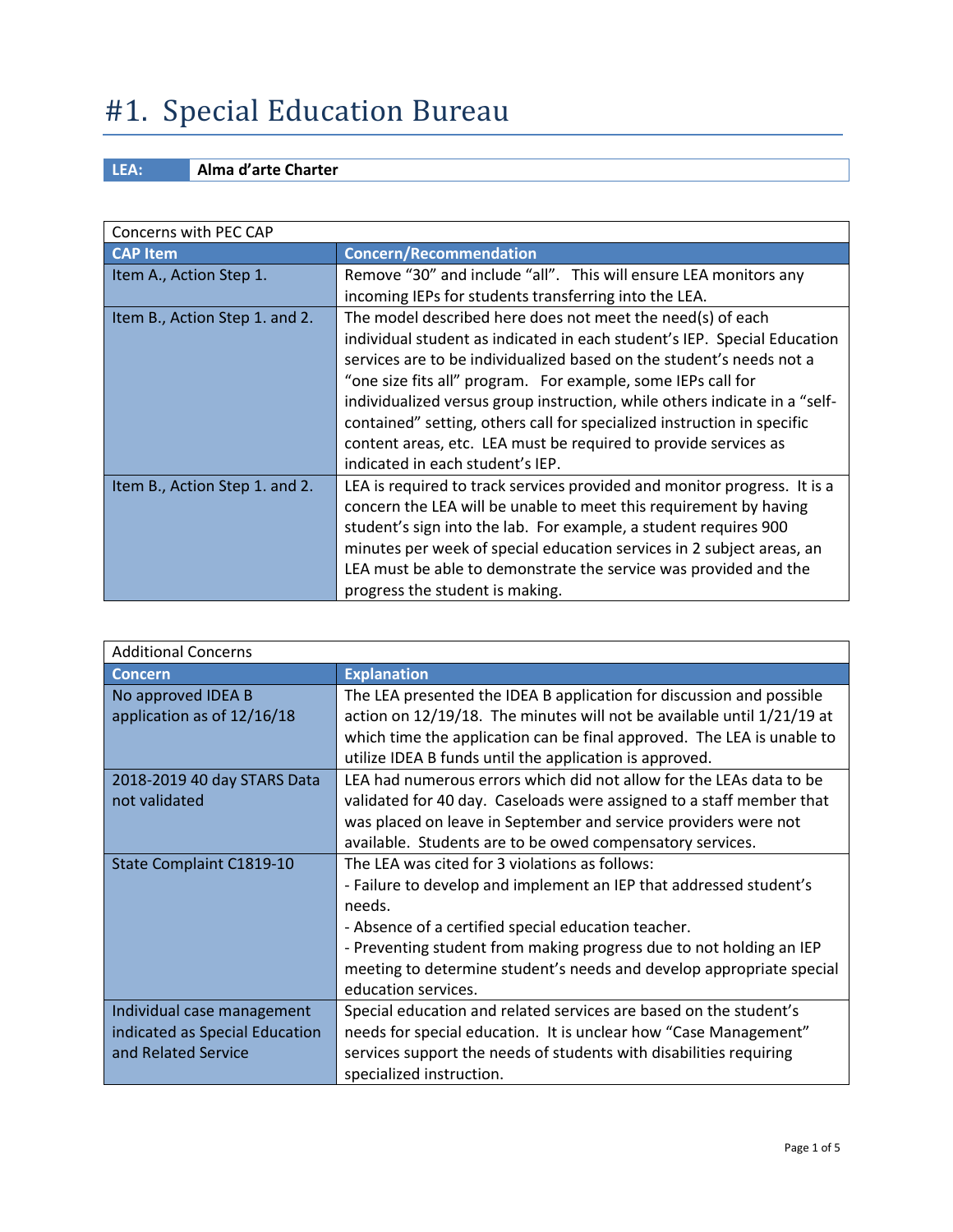| <b>Concern</b>                | <b>Explanation</b>                                                      |
|-------------------------------|-------------------------------------------------------------------------|
| Transfer IEP requirements are | Federal requirements for IEPs for children who transfer public agencies |
| not being met                 | from in-state and out-of-state are not documented in IEPs. Transfer     |
|                               | IEPs must be adopted and/or a new one must be developed, there is       |
|                               | no documentation this requirement is being met.                         |
| Study skills course versus    | The LEA has only provided a study skills class and now a lab which do   |
| specialized instruction       | not meet the needs of students as indicated in their IEPs. These        |
|                               | students will be owed compensatory services.                            |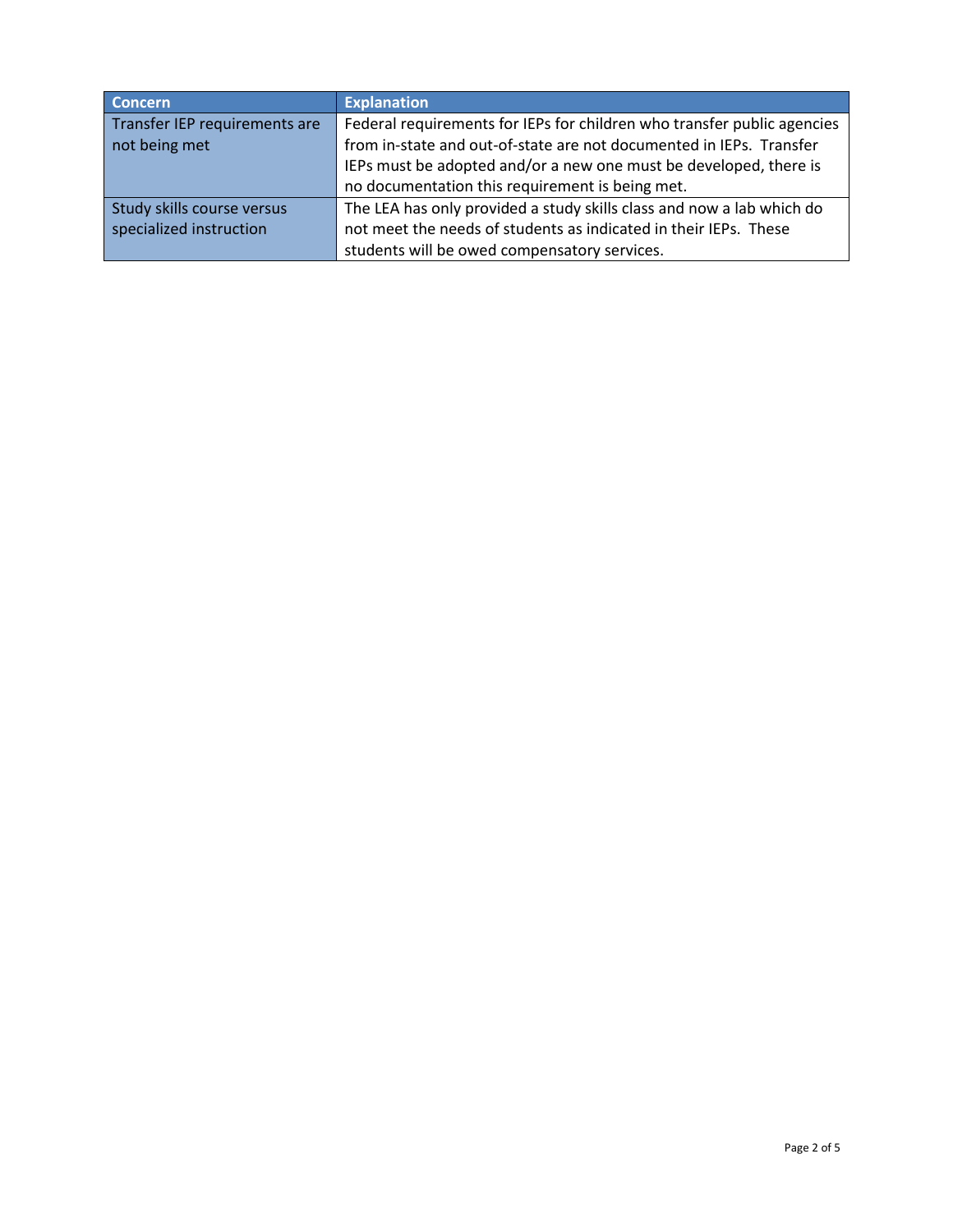### #2. Language and Culture Bureau

Alma d'Arte Charter High School CAP Review January 3, 2019

English Learner Identification Steps –

It is not evident in the CAP that the school is following state requirements as described below in A - C

A. Language Usage Survey (LUS)

**The LUS is only given to students who are entering public education in New Mexico** *for the first time.* Please ensure that the school uses the process as described on page 34 of the LUS Guidance Handbook, FAQ #21, in the link below for transfer students. Since the school is a high school many of the students have already attended a public school in New Mexico for elementary and middle school with records that can be reviewed in STARS. For the pathway in STARS, please go to the District and Location Reports -> General Reports -> Student Display (templates: Student and Assessment Fact).

[https://webnew.ped.state.nm.us/wp-content/uploads/2018/04/ADA-](https://webnew.ped.state.nm.us/wp-content/uploads/2018/04/ADA-NMLUS_Guidance_Handbook_Revised_4.10.2018.pdf)[NMLUS\\_Guidance\\_Handbook\\_Revised\\_4.10.2018.pdf](https://webnew.ped.state.nm.us/wp-content/uploads/2018/04/ADA-NMLUS_Guidance_Handbook_Revised_4.10.2018.pdf)

Timeline: Ongoing

B. English Language Proficiency Screening Assessment

If there are any 'yes' responses to questions #1-6 and/or a language other than English noted in question #7 of the LUS, the student is administered the department-approved English language proficiency assessment, which is the WIDA Screener Online. Based on the composite overall score of the WIDA Screener Online the student is either an English learner or an initially fluent English proficient student. With a composite overall score of 5.0 or higher the student is considered proficient in English. If the student scores at a composite overall score of 4.5 or lower the student is considered an English learner.

C. A parent notification letter must be sent to the parents of English learners upon initial identification (6.29.5.11 NMAC and Title I) and annually (Title I requirement).

The LUS, WIDA Screener Online results and parent notification are kept in the cumulative file.

Timeline: Ongoing

#### English Learner (EL) Programs

The federal requirement is that a school must offer an EL program and service until an EL student is proficient in English and can participate meaningfully in the standard instructional programs without EL supports within a reasonable amount of time.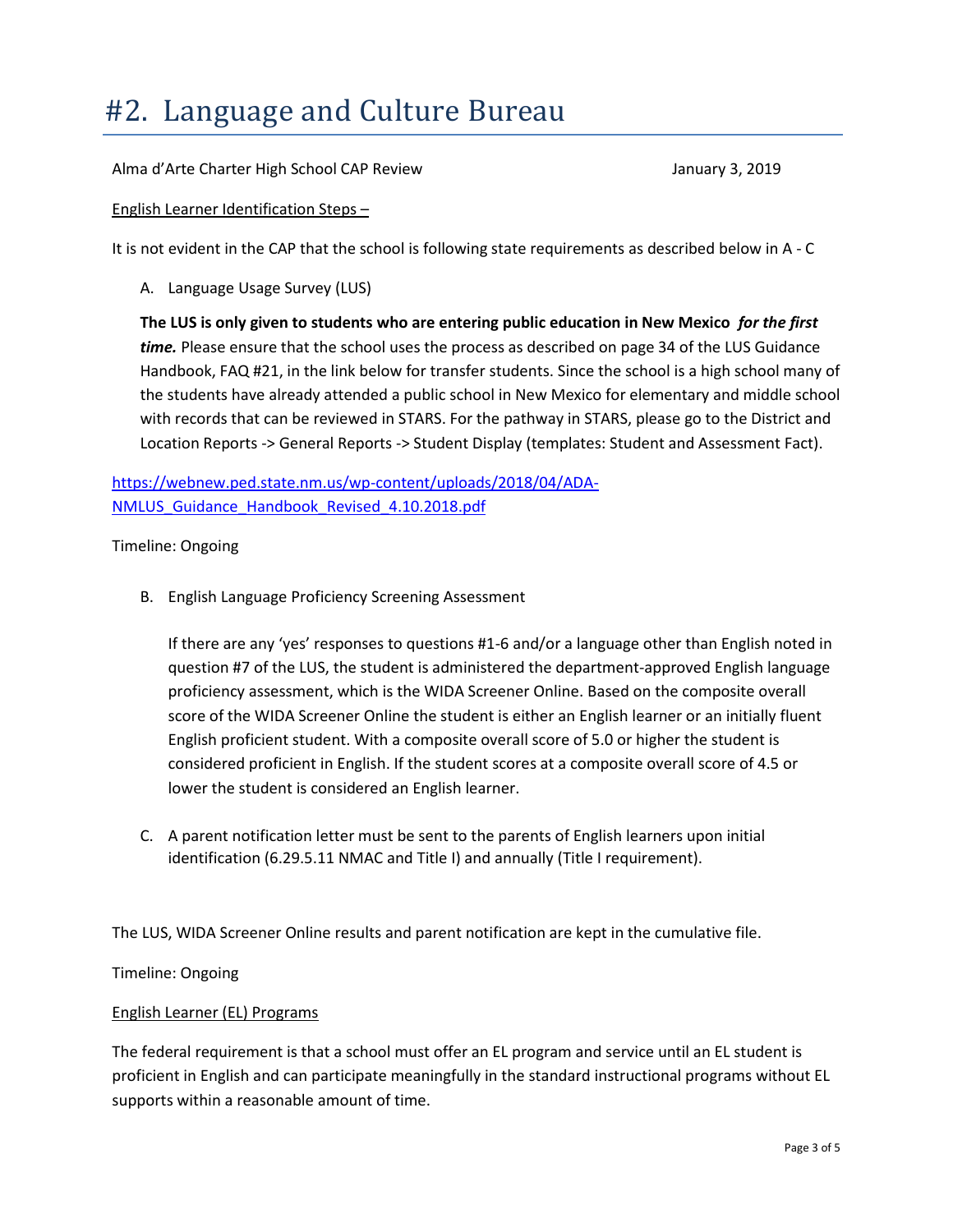The two goals of an EL program are

- •Attaining English language proficiency
- •Meaningful access to the standard instructional program within a reasonable period of time.

For English language proficiency a school has to offer an English language development (ELD) course depending on the English language proficiency (ELP) level of the student. An integrated ELD-ELA class can be offered to EL students who are nearing proficiency on the department-approved annual English language proficiency assessment, which is the ACCESS for ELLs assessment. It is not evident in the CAP that the school offers an ELD class/course for students who are not yet nearing proficiency in English.

In order for an EL student to learn grade-level content and thus have meaningful access to the standard instructional program all content area classes have to shelter instruction and offer language supports for the student.

Teachers need to be trained in the EL program and in how to support language in the content classes. It seems from the CAP that teachers are receiving training or have received it or hold a TESOL endorsement.

#### Exiting ELs

The ACCESS for ELLs must be administered annually to all EL students until the student reaches proficiency, which is an overall composite score of 5.0 or higher. Once a student is proficient in English the student no longer takes the ACCESS for ELLs assessment. The student is reclassified fluent English proficient, no longer participates in the EL program, and must be monitored for two years for academic progress.

Timeline: ACCESS for ELLs testing window opens on January 14, 2019 and closes on March 8, 2019. ACCESS for ELLs scores must be kept in the cumulative file of the student.

Monitoring timeline: Ongoing. Proof of monitoring for academic progress needs to be evident in the cumulative file.

The CAP mentioned the Seal of Biliteracy, however, Alma d'Arte Charter High School has not completed a request for the State Seal of Bilingualism and Biliteracy.